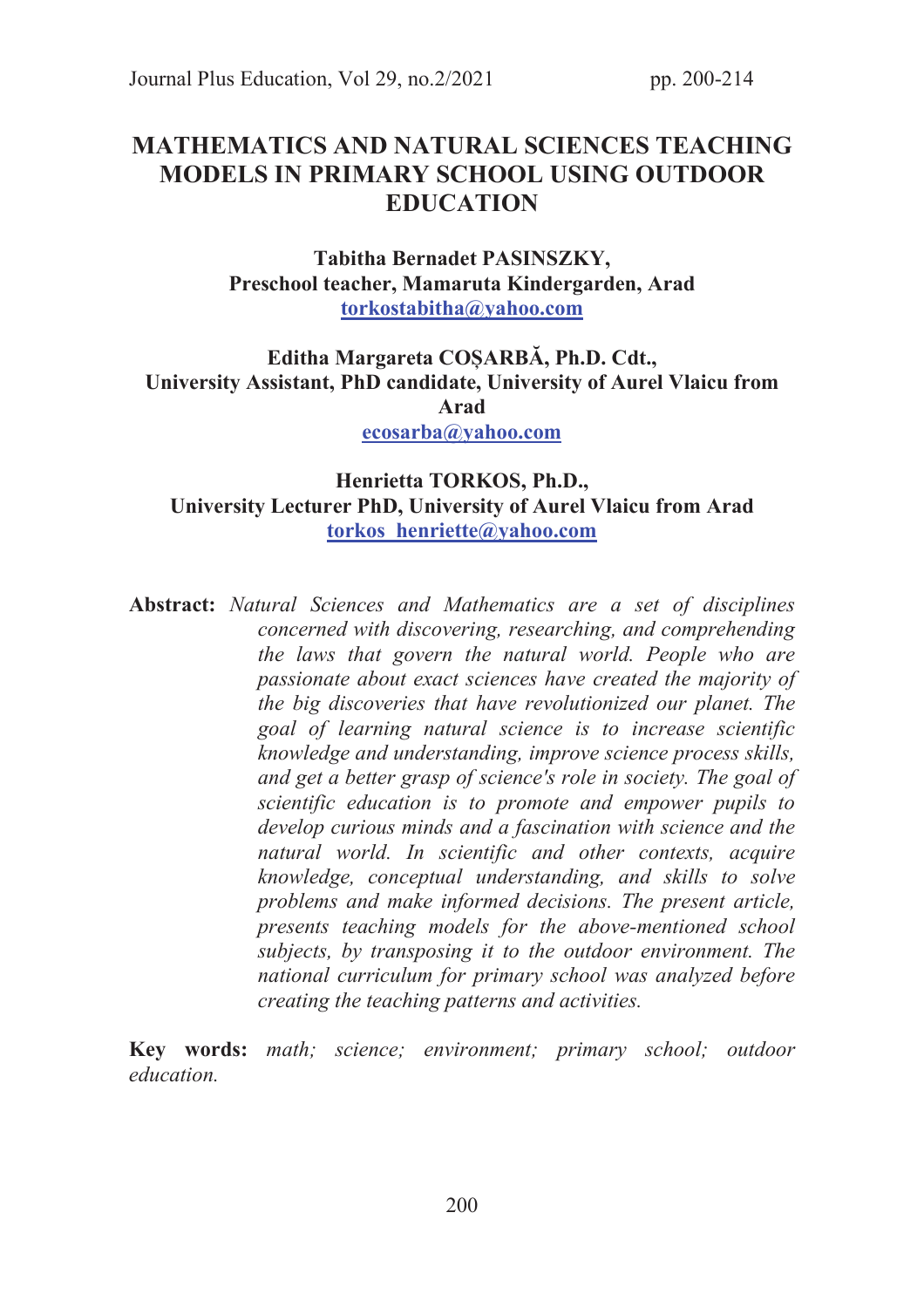## **Introduction**

The world is changing and developing. Passed down from generation to generation, the demands of society are growing. Therefore, the modern education system is under pressure to meet these requirements, training competent young people who can easily adapt to the environment they belong to. The new era needs new people, who need to be trained in an open education system, which is always one step ahead of the changes that may occur along the way. Education in the 21st century is one that can respond to the economic, technological and societal changes that are taking place at an ever-increasing pace. (Chiș, 2002) It is an education that prepares children to succeed in a world where everything is based on the acquisition of new skills, abilities and attitudes. The role of educators in the modern century is to help each student learn how to learn, encourage collaboration, think critically and communicate effectively. These are skills that students need to develop during schooling to adapt to the dynamic workplace of today and tomorrow. (Roman & Balaș, 2010)

# Theoretical foundation

Different sorts and specific styles of education can be carried out in various educational environments. Formal education, non-formal education, and informal education are the three most common types of education studied. These sophisticated educational methods might be regarded as lifetime learning. Even though these three types of education have various fields of activity and functions throughout the educational process, they can all play a role through mutual reliance.

Outdoor education, teaching and learning in nature, kindergarten, and forestry school are terms that have lately surfaced in our country's educational environment. Because the notion is so broad, it necessitates a definite conceptual and semantic boundary. The terms "outdoor education," "outside education," and "outdoor learning" are commonly used in the Romanian educational system to characterize the notion. They can generate terminology confusion, just like borrowed words (mostly new words). Many names have been used in the literature to characterize outdoor learning spaces: outdoor, park, outdoor classroom, outdoor area, playground, and campus.

Outdoor education can take place during school hours or after school, while respecting the school curriculum. Its activities can be used as a supplement to class time or can be carried out independently of class time, as long as the content of the school curriculum is relevant and respected for each age group. It is worth mentioning that outdoor sports or recreational activities cannot be included in the field of outdoor education, as they are not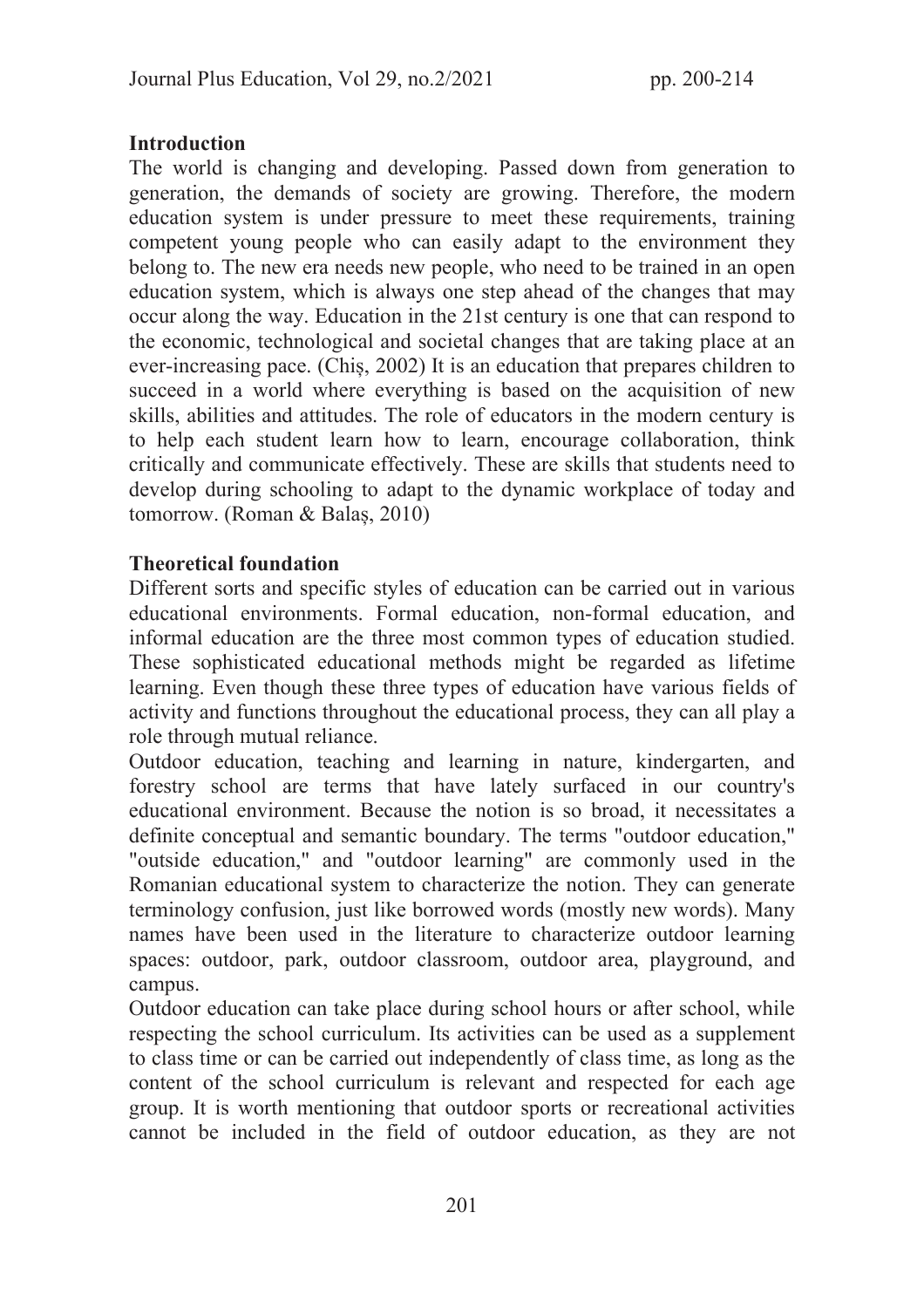organized for educational purposes and therefore do not seek to achieve goals that lead to learning outcomes. (Egerău et all, 2020)

#### Recent perspectives

Teachers are constantly concerned with the criteria for choosing the methods to use in the instructional-educational process. Education is constantly evolving and changing, and teachers need to keep up with social and educational updates. Trends are imposed both by students, through their needs and interests, and by society, through the requirements they launch daily. These directions are also established by the management of the educational systems, be they local, national or international, through the policies they operate with and the novelties they introduce in the curricula. These translate into concrete learning activities that are offered to learners directly, through the contents and practices with which they operate. Educators and teachers are the bridge between educators and society, and they must facilitate and streamline the educational process by knowing the class of students, traditional and modern working methods, adapting them to the needs of the group and constantly updating knowledge and their own training policies and styles. (Roman, 2014)

In order to be able to make the most of the knowledge about the curriculum and its components, it is proposed to analyze the school curriculum at the level of the fundamental acquisitions cycle. This is necessary because there must be a clear picture of expectations, so that later the outdoor activities can be integrated, closely respecting the curricular principles. (Herlo, 2016)

The preparatory class is a period designed to accommodate school life, a time that allows students a good adaptation to the program, community and specific requirements of this diverse environment, in order to develop socioemotional, intellectual and physical. From a socio-emotional point of view, the preparatory class supports the child to receive confidence in their own strengths, to increase their self-esteem, initiative and desire for success. The preparatory class is part of the general compulsory education having the role of preparing the student for the specific learning first of all in the first grade, but also in the following years of school. The accommodation with the school environment is done in a friendly way, the main learning method being the game, as a predominant activity for the age of six.

The curricular areas around which the contents are developed are: language and communication, mathematics and natural sciences, man and society, physical education, sports and health, arts, technologies and counseling and guidance. These are designated on the basis of epistemological and psychopedagogical principles and criteria. In each of the curricular areas presented, the contents will be made with resources as varied as possible and in different types of activities, as attractive as possible for children. For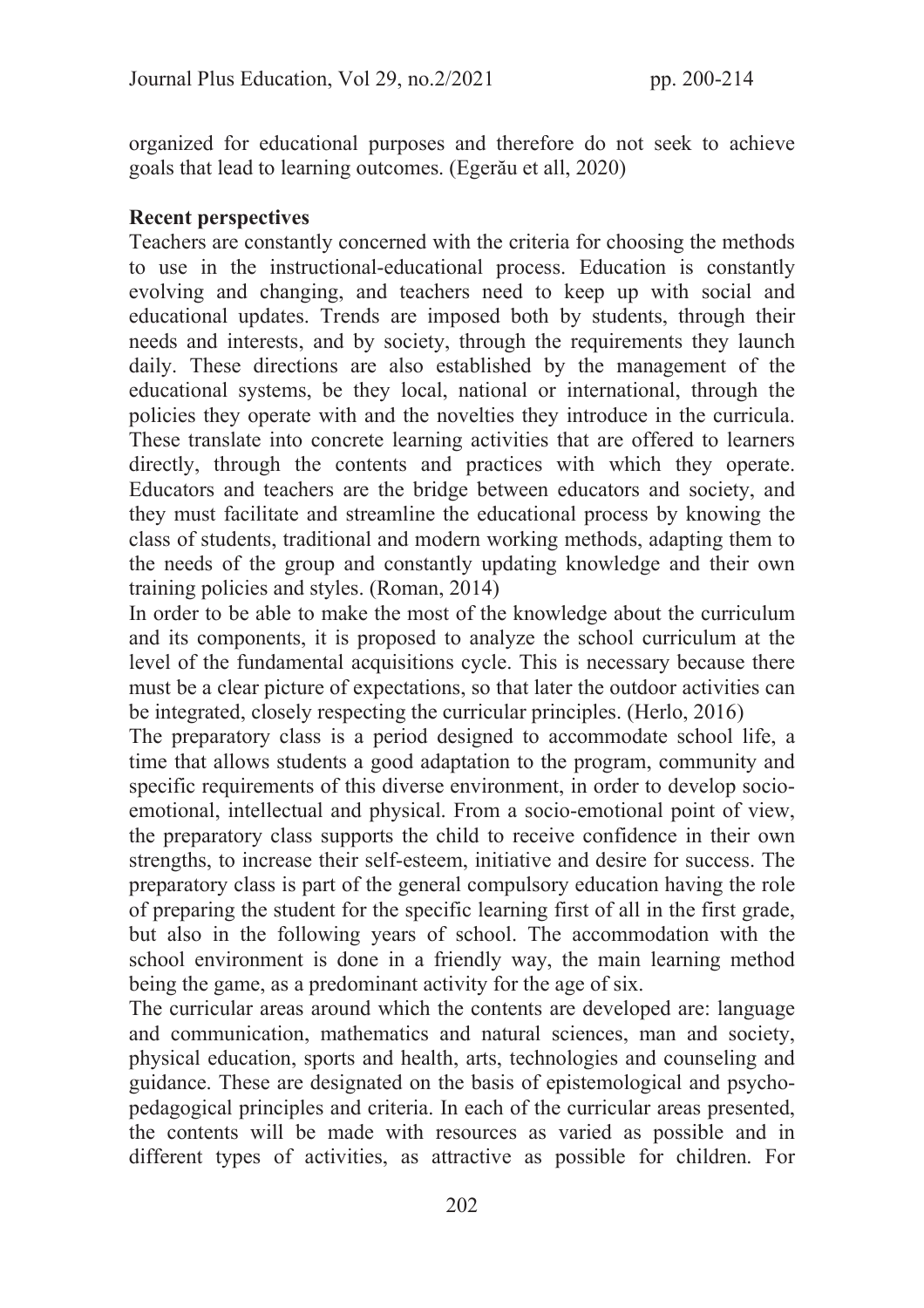example, the activity can be organized in simultaneous workshops, so that there is variety, that those with a higher degree of difficulty can be better followed and supervised. Outdoor education finds its place in the organization of activities in the preparatory class, the school curriculum encouraging educational practices beneficial to learners, individually, but also as a group. (Cerghit, 2006)

Analyzing the competencies described at this level, it can be seen that cooperation, socialization, going out and participating in activities in as many and varied contexts as possible is desirable at this level. In the document presented by the specialists from the Ministry of National Education, it appears that in each of the areas, the emphasis is on the use of natural materials, the most familiar and open environments, self-discovery and belonging to various social groups, discovery of national identity and belonging to the city or village environment, manifestation of curiosity for phenomena, relationships, regularities in the immediate environment, manifestation of concern for a clean and friendly environment, etc. Problem solving, critical thinking, making observations or comparisons, are required to be carried out in an environment as natural and friendly as possible, which offers countless natural resources. Discovering sensations or emotions can be done in the natural setting close to the group room. Sensing the beauty of everyday life, participating in various racing games, identifying simple ways to maintain good health in the family environment, are skills that need to be developed at this age, using activities in outdoor education, and adapting the contents presented to the natural environment, so that the familiarization of the students with this educational level is easier and more efficient. (Bocoș, 2002)

The elements presented above indicate the openness and motivation to use outdoor education with all its components, in order to form key competences and transversal competences at the level of the preparatory class. The basic idea of interdisciplinarity is that, on the one hand, the conceptual and methodological apparatus of several disciplines are used in interconnection, to examine a topic or a problem but, above all, to develop integrated, transversal, key competencies. and interdisciplinary.

The second level of the fundamental acquisition cycle is class I. At this level, students take part in school programs that capitalize on the learning experience gained up to the age of seven, including that of the preparatory class. For children who have not graduated from the preparatory class, there is no obstacle in the accumulation of knowledge, and then the development of skills. This is due to the fact that the evaluation is carried out concentrically and the contents are always repeated. It was stated above that the first level of the cycle of fundamental acquisitions is intended for accommodation and socialization, in the first grade, it can be seen according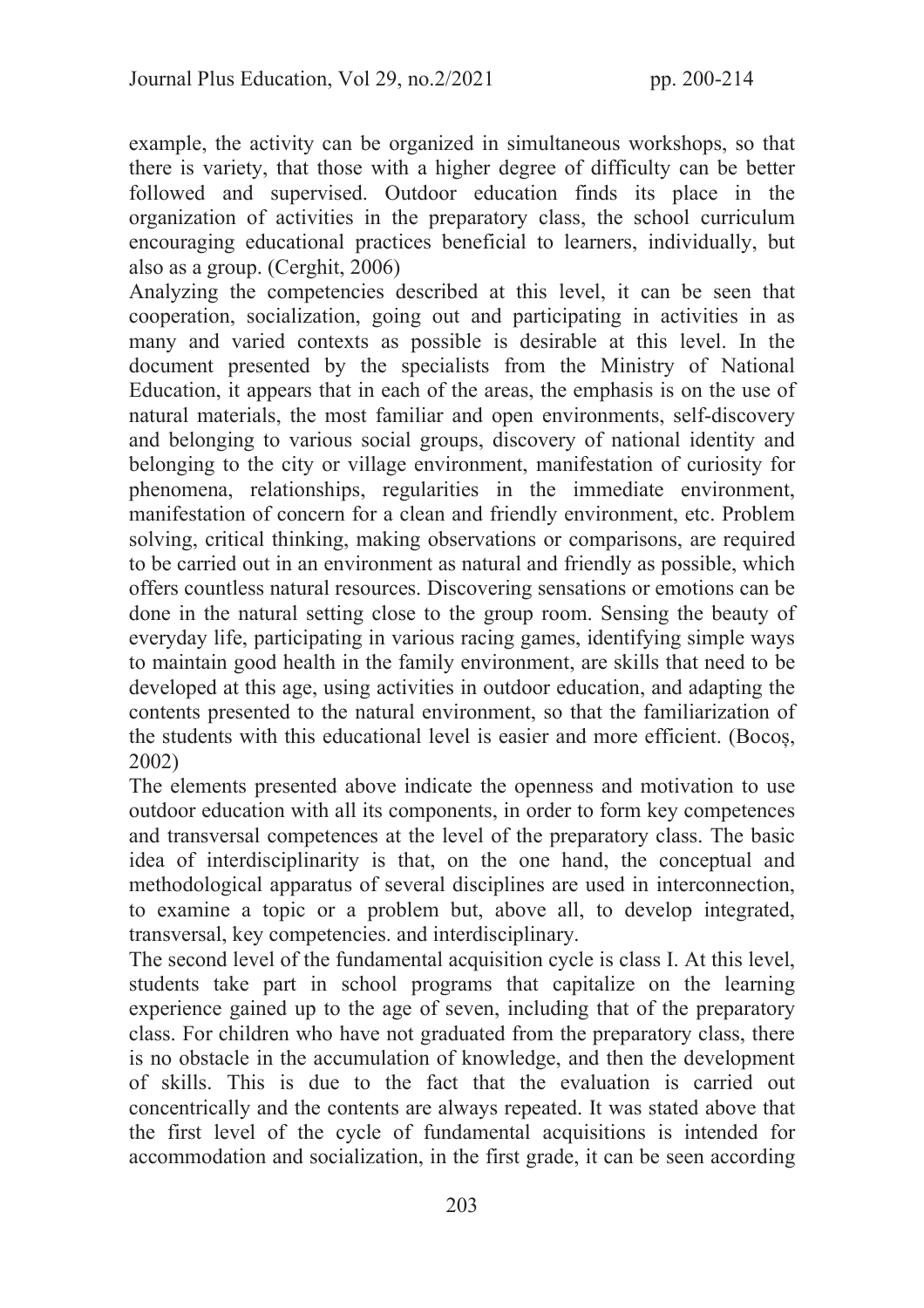to the curricular analysis that it is the year of effective integration in the educational environment. As a novelty, the introduction of qualifiers as scoring conventions is observed.

The contents are introduced gradually, as in the preparatory class, using counting and intuitive support, in contexts of exploring the environment close and known to the student. The didactic game predominates, ensuring the active participation of the students. It encourages exploring the immediate environment, asking questions, verbal interventions, expressing one's own ideas and feelings about what one learns and proposing solutions to solve problems. It is preferable, whenever possible, to organize didactic sequences of observation, experimentation, measurement, data collection on various plants and animals, in the natural environment. Such a holistic learning, close to the child's knowledge universe, has the advantage of being more interesting, in order to ensure a deeper understanding of the concepts. (Roman & Coșarbă, 2020)

The current school programs promote experiential learning, through the direct involvement of the student in the studied reality. The emphasis is on capitalizing in real contexts on the knowledge, skills and values acquired, by increasing the share of practical-applicative activities within each school subject. Competence training depends to a large extent on how the teacher designs and organizes learning and the degree to which it emphasizes the applicative dimension of knowledge.

By analyzing the skills required of a student who has completed primary school, we can see the need for a dynamic, natural, open education, an education that is in constant contact with society and its members, but especially an education constantly concerned with the environment, natural areas, harmonious physical and cognitive development in the natural environment. We also notice the encouragement of self-discovery and relationships that are based on communication, sharing, discovery, experience, learning being holistic and especially interdisciplinary. The purpose of this level of education is to provide the conceptual, mental and behavioral bases that allow the child to adapt effectively to the next stage of schooling, but especially the social integration of each individual as quickly as possible. Competences can be acquired more easily and quickly if each teacher prepares the necessary space and resources for modern learning, starting from the needs and interests of each child. This can be achieved especially through the use of outdoor education activities.

## Curriculum analysis at primary school level in terms of math and natural sciences

Curriculum, in the educational sense, represents the values that a certain society or group believes in. The educational ideal, which underlies the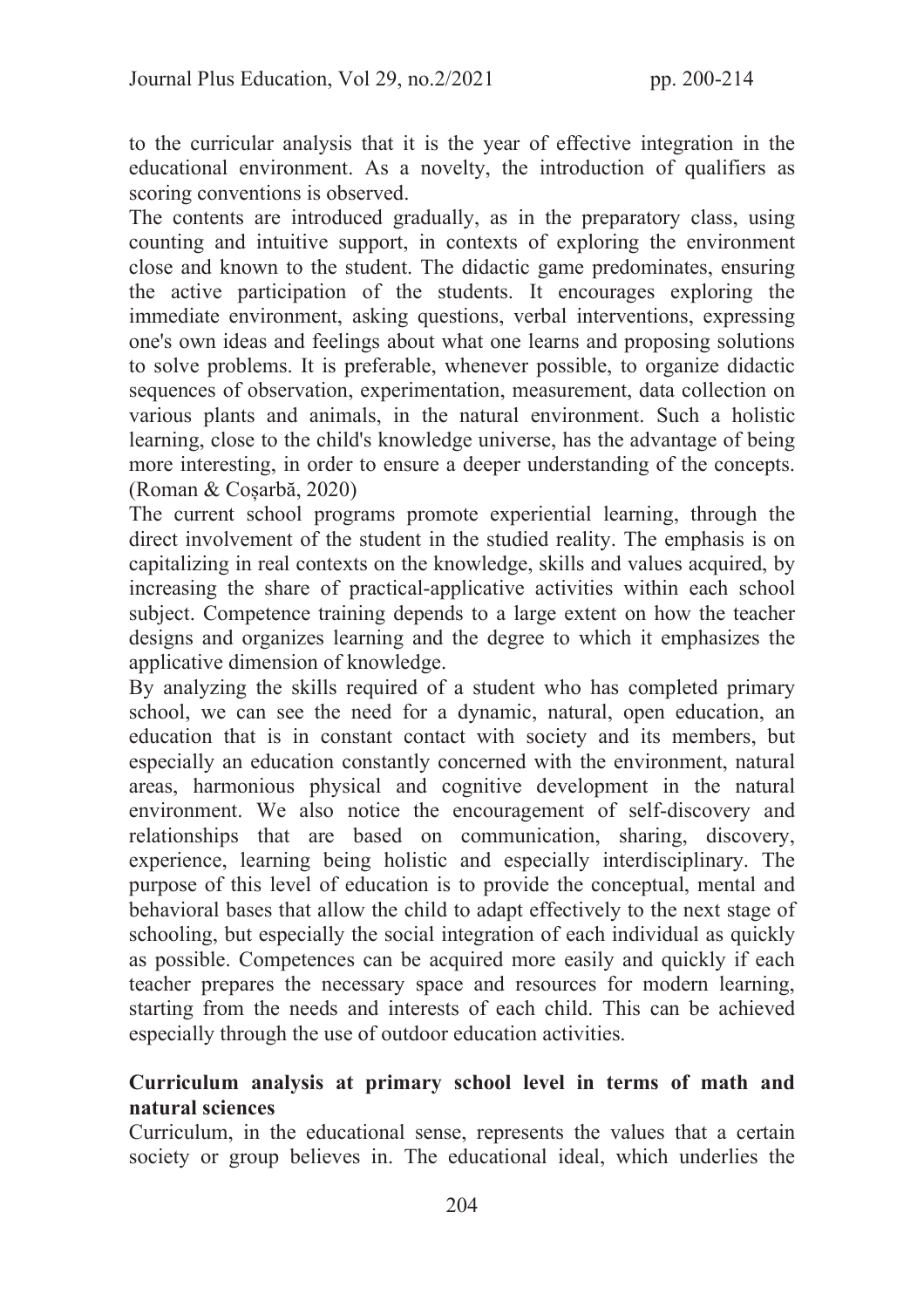curriculum, indicates an orientation towards a set of values. This ideal is the expression of the personality project that the society wants for its members, becoming a fundamental attribution of the educational institutions. Currently, the concept of curriculum, the one used in the sciences of education, has various meanings. As a program of school activities, it includes all components of the educational process, namely curriculum, school curricula, curricular products, learning and assessment strategies, etc. The curriculum should respond to the educational ideal by aligning with the socio-economic reality of a given moment. In a world whose main characteristic is change, the curriculum can conflict with the requirements of society. In earlier times, progress was much slower, and cultural values seemed to last forever. Today the future is easy to approximate, so the curriculum must anticipate the future for which it prepares members of society.

Recent studies in the field of primary education have drawn the attention of specialists to the improvement of teaching methods and strategies, as well as the activities carried out in the classroom. Recently, we want to renew pedagogical methods, so that learning becomes one aimed at developing new skills. Thus, teachers must organize their educational approach taking into account: curricular provisions, organizational strategies and teaching methodology.

There are certain methods that are used in primary education in order to achieve a teaching-learning activity as efficient as possible. The method is a set of operations that is constituted as an instrument of human action, in general, through which the knowledgeable subject approaches the revelation of the essence of the objective world. The didactic methodology means the set of methods and procedures used in the training process based on a unitary conception regarding the teaching-learning-evaluation process, the principles and the laws according to which it is guided. Modern education no longer distinguishes between the importance of some methods and the placement of others in inferior positions. Education is currently pursuing how these methods are used to achieve the goals.

#### Mathematics and natural sciences teaching models

Every student needs to develop a deep understanding of mathematical concepts and numerical skills, so they must engage in value contexts in which these abstract concepts can be applied to real life situations. In order for this approach to take place, it is recommended to use outdoor education in this curricular area as well. Numbers serve to make people's lives easier, and this must be understood even from an early age. Mathematics or science should not be difficult, nor should it scare students. Children can benefit from learning mathematics using outdoor strategies through the access that nature or the outdoor environment offers to various resources. Practical work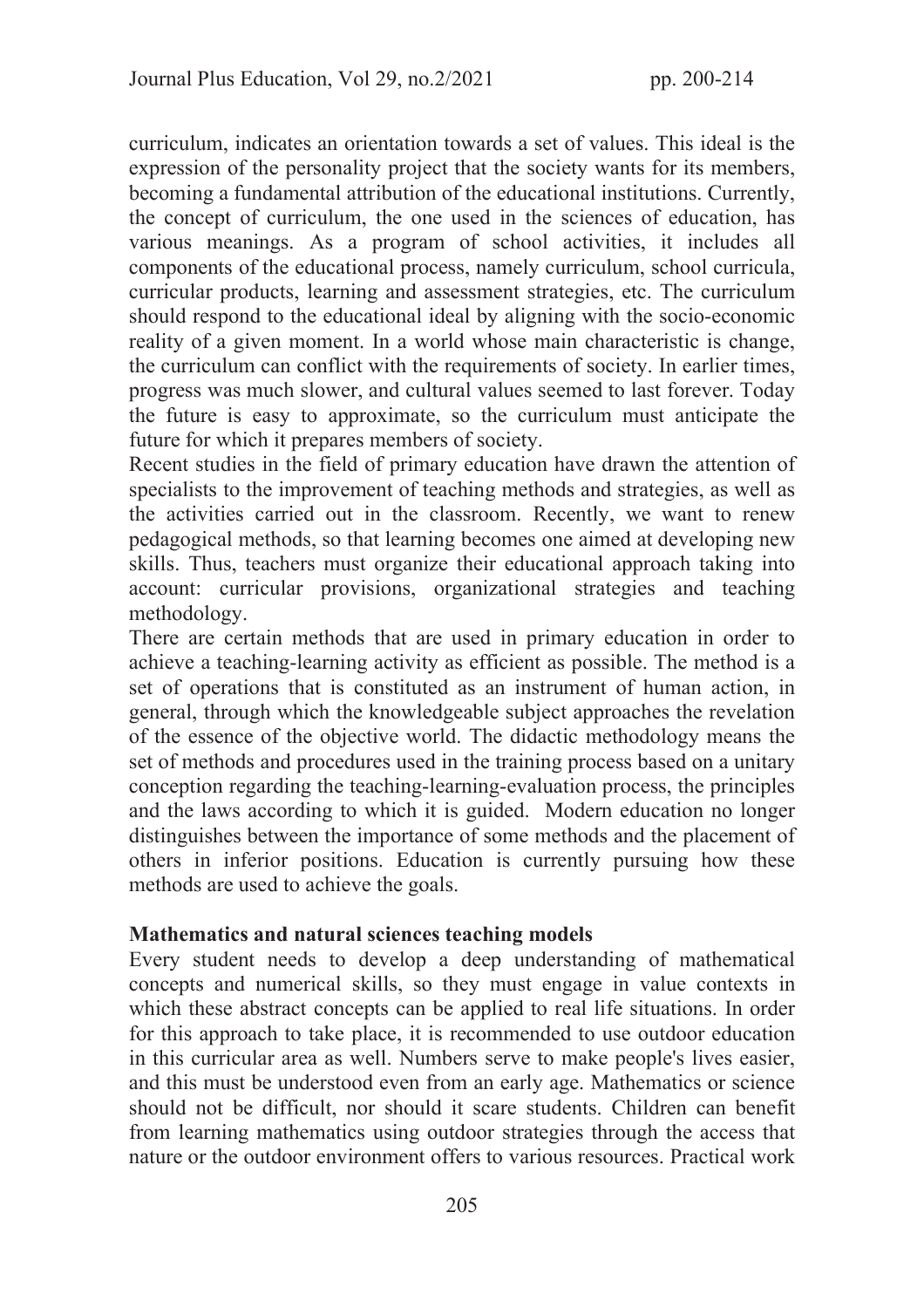as well as teamwork help students to develop communication situations through which they independently develop their mathematical language.

There are many activities in this regard, which can be used at any age. Especially at the level of the fundamental acquisition cycle, when students are eager to learn and curious to experiment, the mathematical and scientific activities carried out outside the classroom are more than beneficial, streamlining learning and the pace of accumulation of educational experiences leading to learning. Distances, measurements, comparisons with different objects collected from nature, calculations or the use of mathematical or physical formulas are much easier in nature, when students have the opportunity to experiment in a practical, direct, and not abstract. For some students this is a real help, because abstract concepts are harder to understand. At the preschool level, as they are used to learning through the use of different tools, it is more difficult for them to adapt to school age, where the use of these educational resources is increasingly rare. (Roman & Balaș, 2014)

#### Teaching math outdoors

1. A useful exercise in calculations is that in which the students sit in a single row, one behind the other, and at the organizer's whistle, they run one by one, over a distance of 400 meters. At the end of the race, each student will hear a simple operation with two terms, addition or subtraction, and will choose the result from a lot of posters that will be placed in front of him on the ground. The strong points of this exercise are: spending time in nature, physical exercise, a minimum of competitiveness, enough time to think about the exercise, fun, learning through play, etc. If such an exercise were done in the classroom, there would not be enough time for each child to go to the blackboard, on top of that there would be embarrassment and fear that he has to answer correctly or he will be laughed at in front of colleagues. During this exercise, each child has the opportunity to come forward, even several times in 15 minutes allocated to the exercise, and teachers have the opportunity to add other exercises at that time and capitalize on other content.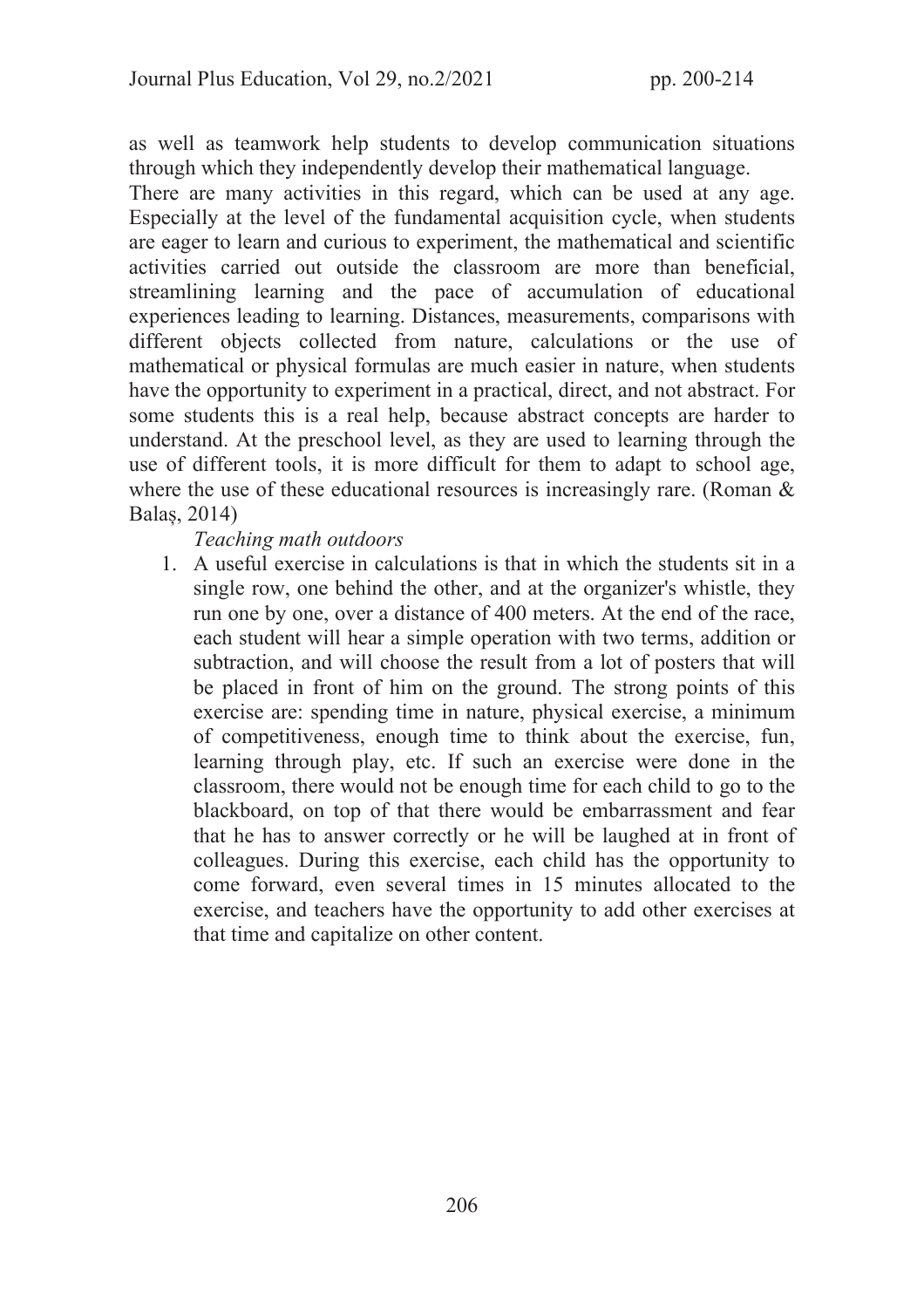

Image nb. 1. Exercise model

- 2. Another exercise designed to ensure the practice of mathematics is that in which each student stands with his feet apart in front of a tree and moves his gaze from the top of the tree to the base. When the student can clearly see the top of the tree, he will ask a colleague to measure the distance between the child and the tree. Then, to this distance is added the number that represents the length of the first student's leg. The end result is actually the height of the tree.
- 3. Choose a place on the school grounds and mark it with chalk. Students spread all over the field and choose different ways to get to the marked place. Beforehand, they estimate how many of the chosen moves will be needed to reach the marked place. The estimate is tested by putting the movements into practice. The exercise can be repeated by choosing other movements during the time allotted to the activity.
- 4. Introductory exercises in mathematical activities, with short duration, can be the choice of stones of different sizes and the choice of a partner. It will be calculated who has more and who has fewer elements. With a chalk, draw the representative signs  $(\leq, > \text{or} =)$  to measure the quantities or sizes of the objects found. The activity can continue with changing partners and performing other measurements using the same representative signs.

Usually, the mathematical exercises performed in the outdoor environment start from the students' curiosities and questions: How tall is the biggest building belonging to the school? How can we measure it? Each student can come up with answers and ideas, and even choose the most appropriate ones and test them. All the exercises are discussed in the classroom, and even some of them are noted on the notebooks and the educational process is continued, the two spaces complementing each other.

Teaching natural sciences outdoors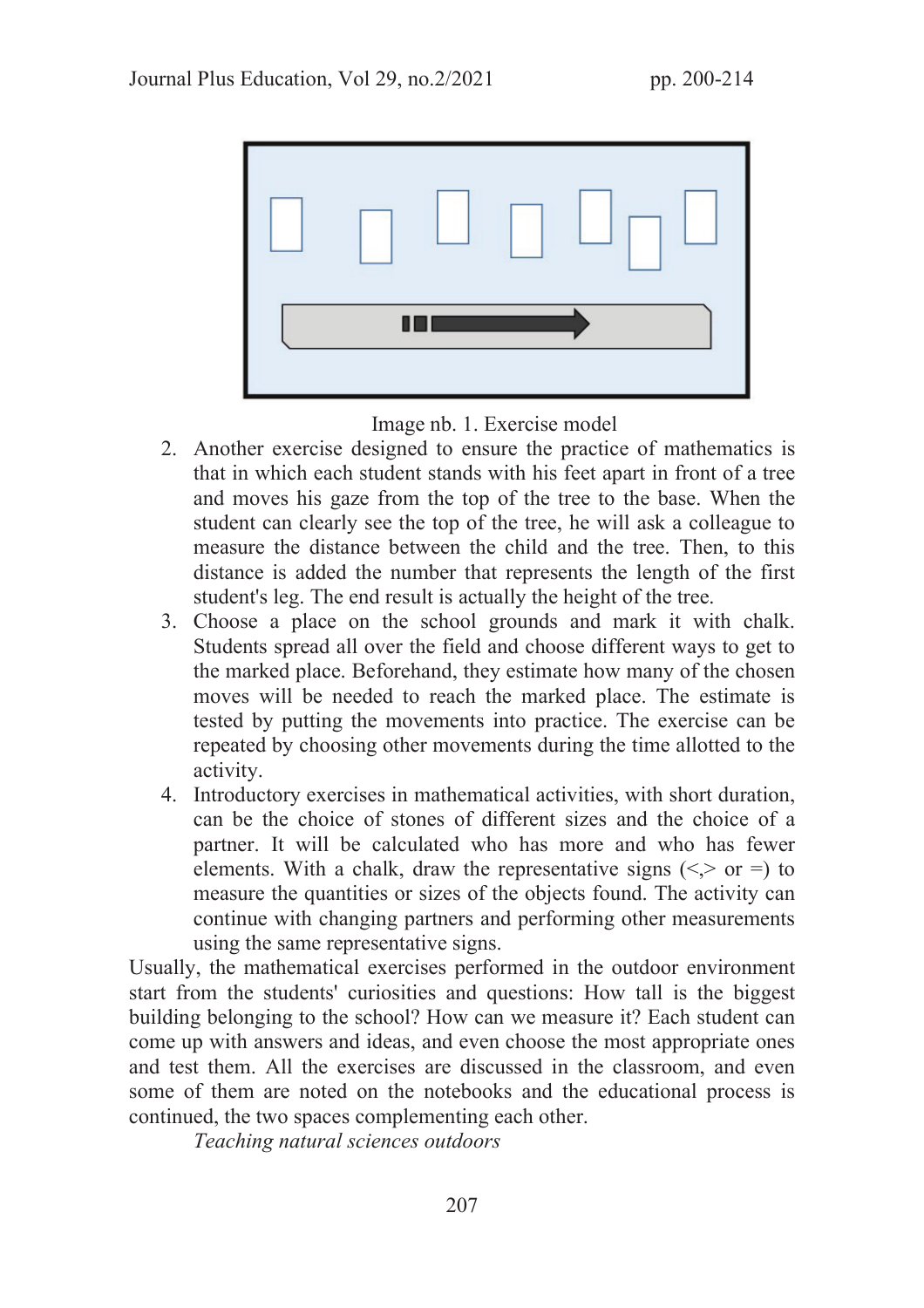Within the natural sciences, a discipline belonging to the same curricular area, as many outdoor activities can be performed. It has been proven that all disciplines that are based on science are studied much more easily in practice, outside the classroom, where each student can experiment at his own pace. Natural sciences connect biology with physics and chemistry, and studied in the natural environment and leaving the usual classroom, students have unique learning experiences. In addition to these aspects, the natural sciences studied in the external environment, encourage children's correct thinking about the correct use of resources and about the human impact on the environment. Moreover, students have the opportunity to interact with the natural environment and its elements, learning freely about plants and animals, climate, cardinal points, etc. The effects of these outdoor activities do not take long to appear, because the respect for the environment and for all those around it increases in this way. Observation, experience, scoring and drawing conclusions are the steps that usually take place during science classes at the level of the fundamental acquisition cycle. Many principles can be observed, understood and applied even on a simple outing in nature or even on a simple walk around the school or on green spaces.

- 1. Suggested activities in this regard include experiences started right in class, when students can germinate some wheat seeds in a jar and can wait for the plant to grow in a jar, this exercise being beneficial in the sense that it is desired to explain the components of a plant. The exercise can continue with planting small trees, plants or flowers around the school or in the school garden. The activity can continue in the classroom, where students can come up with ideas about how to best care for these plants, how they grow or how people can intervene in their growth process.
- 2. More complex activities can be done by sending students to the school yard and encouraging them to find and photograph different plants or insects, to discuss identified differences, to motivate their choice, to make an exhibition with all the photos and specially to write down the multitude of questions. which can be born related to everything they observe, hear or feel in the external environment. Together with a partner, or in a small group, you can discuss questions and select those that are connected to the area, discipline, or topic of science. This exercise can continue if the organizer asks students to choose those questions that can be researched, and together or in small groups to try to find answers.
- 3. Students can make short outings in the four seasons and observe the changes that take place in nature. Orientation, or orientation with map and compass is a very good example of this. In order to have a clearer picture of the orientation activities, we want to present the steps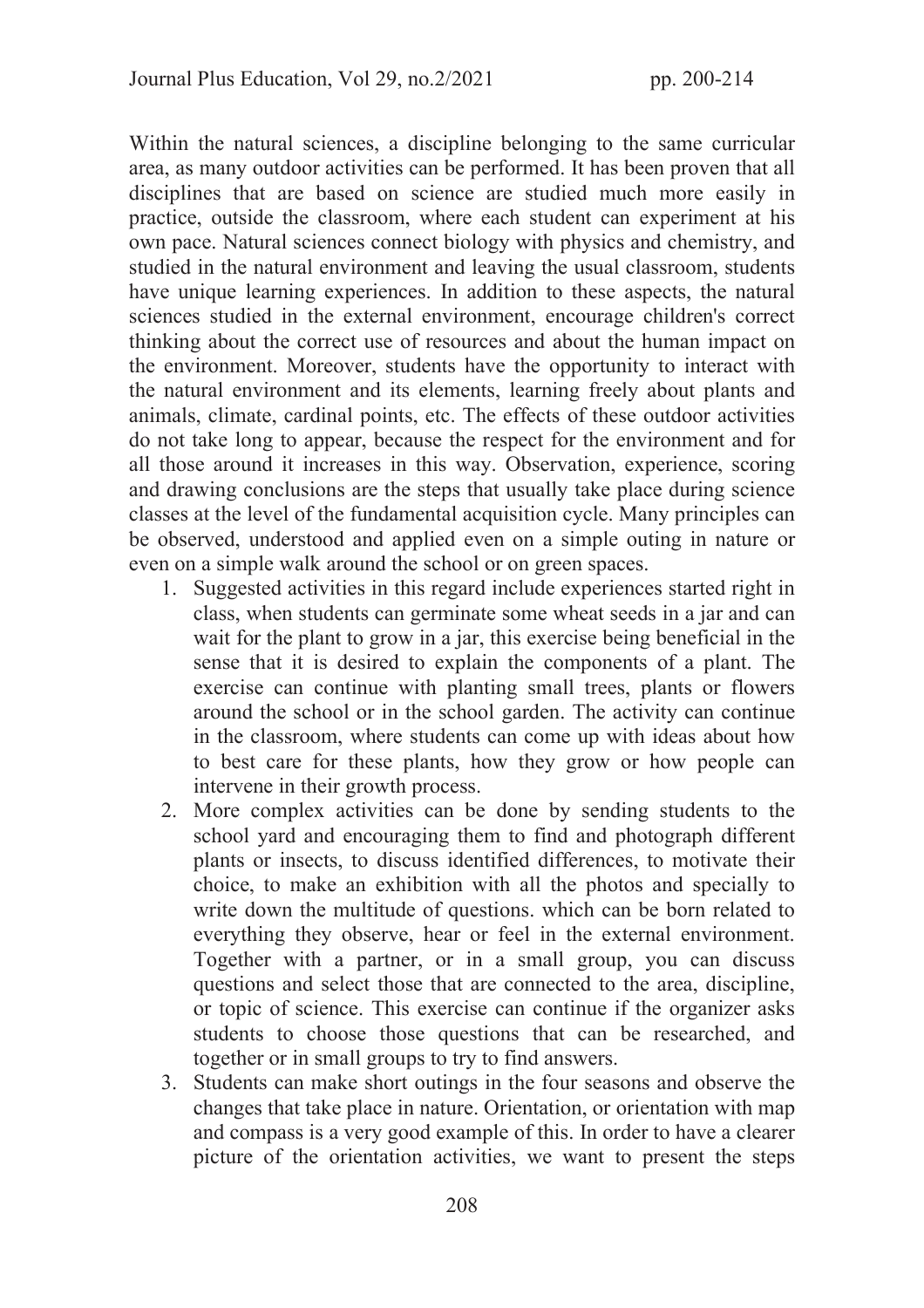necessary for such an activity. Each orientation lesson begins with a plan. As leaders of the orientation activity, we need to know exactly the number of students we will work with. We also need to choose an area, taking into account some of the following aspects: size, placement, age of children involved in the orientation activity and the difficulty of the terrain. The next step is the map. If there is no map of the desired area and the leader cannot borrow or print it, he must create it himself. There are several applications that can be useful in this case, but if there is no other possibility, the leader can adapt an existing map to the needs of the group. The leader can also present different maps to the students, so that they can get a more obvious picture of the types of maps they can work with. Explanatory discussions should be made about the elements that can be found on a map, for example the colors of the relief forms, how they are represented, what each means, the measures on the map versus their meaning in reality, where the dangerous areas are, where there are areas slippery or damp, what areas should be avoided, etc. All maps should include the following: ladder, north arrow, legend and title. For starters, you can make maps of the classroom, of the school, of smaller areas, and you can study with the class before the longer outings.

4. Orienteering. There are certain steps that should be taken into account when planning guidance activities, with regard to safety and risk. Students should have a general knowledge of the plants and wildlife they may encounter along the way. They should know what they can touch, what they can pick and what they can eat. They should be aware of poisonous plants and animals and all the dangers involved. They should have first aid equipment on them and should know how to use it in case of accidents. Clothing is another important aspect of this type of activity. Each student should be responsible for dressing appropriately and bringing their own watch. The participant in well-equipped orientation activities must have a whistle, a longsleeved shirt, a wristwatch; wrist compass, durable and comfortable boots or sneakers, tear-resistant old trousers. They should also have a back-up plan in the event of sudden changes in the weather, and the group must remain together at all times and act responsibly at all times during the activity.

Perhaps the most important aspect is the experience during these activities, because observation and living are the main aspects of orientation activities. You can analyze plants, animals, geographical areas, spaces and land. All these experiences are rich in learning situations, which can only take place in the external environment. (Torkos, 2020)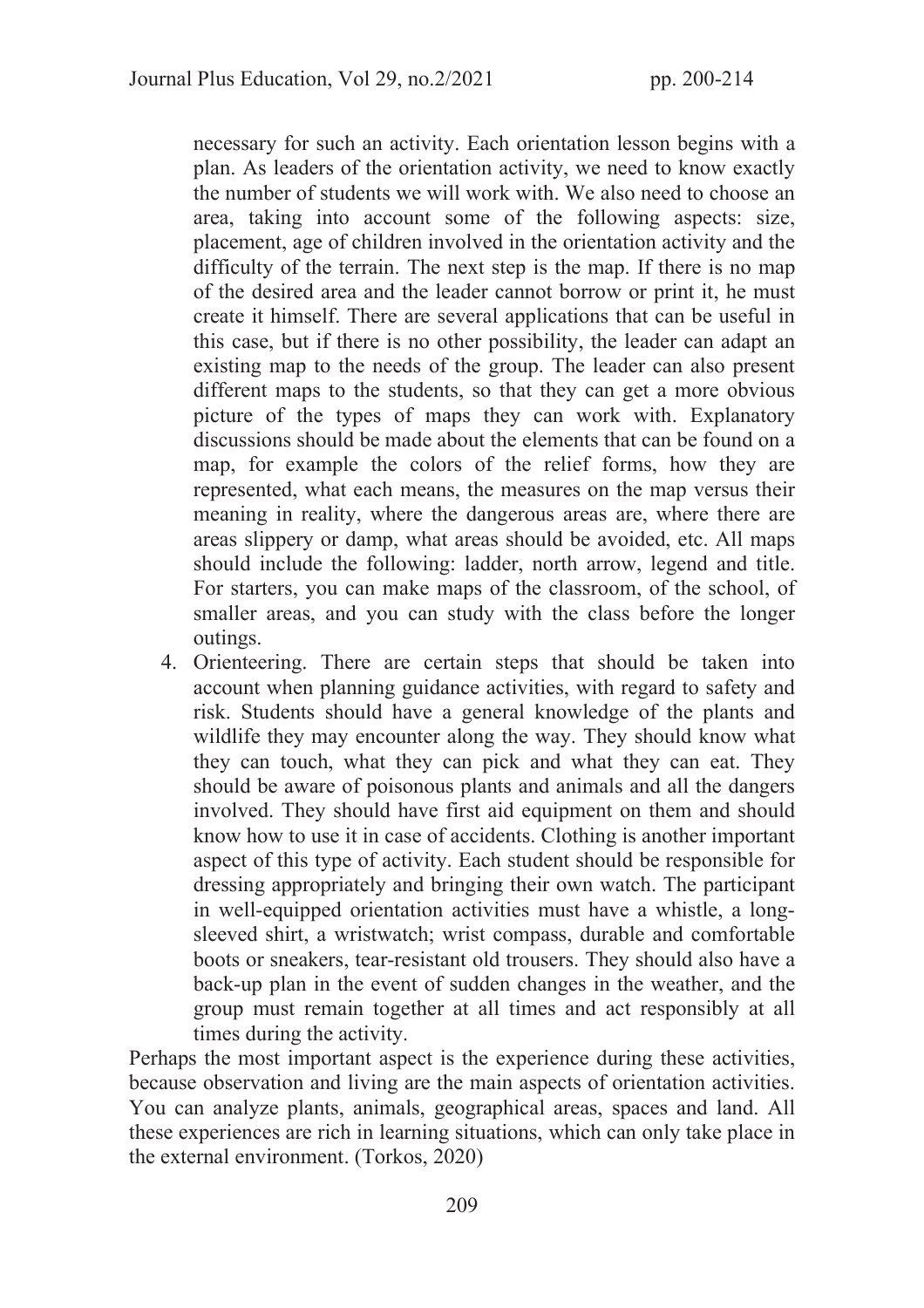#### Integrated activity example for first grade

Activity title: "Indication of time - sundial"

First grade

Competence selection criteria: level of knowledge, level of skills, level of attitude

Areas / disciplines: Mathematics and natural sciences-Mathematics and environmental exploration

Arts and technologies-Visual arts and handicrafts

How to achieve: Outdoor education

Instruments: dowel or wooden pole with a length of at least 50 cm (one for the whole class), shadow markers (rocks, sticks, etc.), meter, plasticine, pencil, pebbles or other markers objects of nature, chalk, clock, chalk, compass

Competences pursued:

a) At the level of knowledge

List the components of a watch

Listing several types of watch (wall, electronic, handheld, solar) The order of the numbers on the dial of a circular clock

b) At the level of skills

Drawing the position of the Sun in the morning and at noon, at the same time and in relation to the same landmark, for a week

Making a watch with natural materials

Positioning of the clock hands based on a given requirement

Recording the observations made during the experiments by drawing / marking with various symbols the moment when a certain change took place Reading time using the sundial

c) The attitudinal level

Involvement

Initiative in fulfilling the given task

Consistency in the performance of the given task

Table nb.1. Activity plan

In describing this activity, we had to make three models, because the class level varied from those observed in the pre-test stage, so that the model originally thought could not be implemented. So, we thought of two additional models, adapted from the initial one, which can be made more easily and efficiently at the first grade level, and using fewer material resources and tools more accessible to students. At the same time, the acquisitions at the level of knowledge and skills could be assimilated more easily.

1. Select a sunny day with direct natural light for at least seven hours from the start of the school year. Students will go out in the school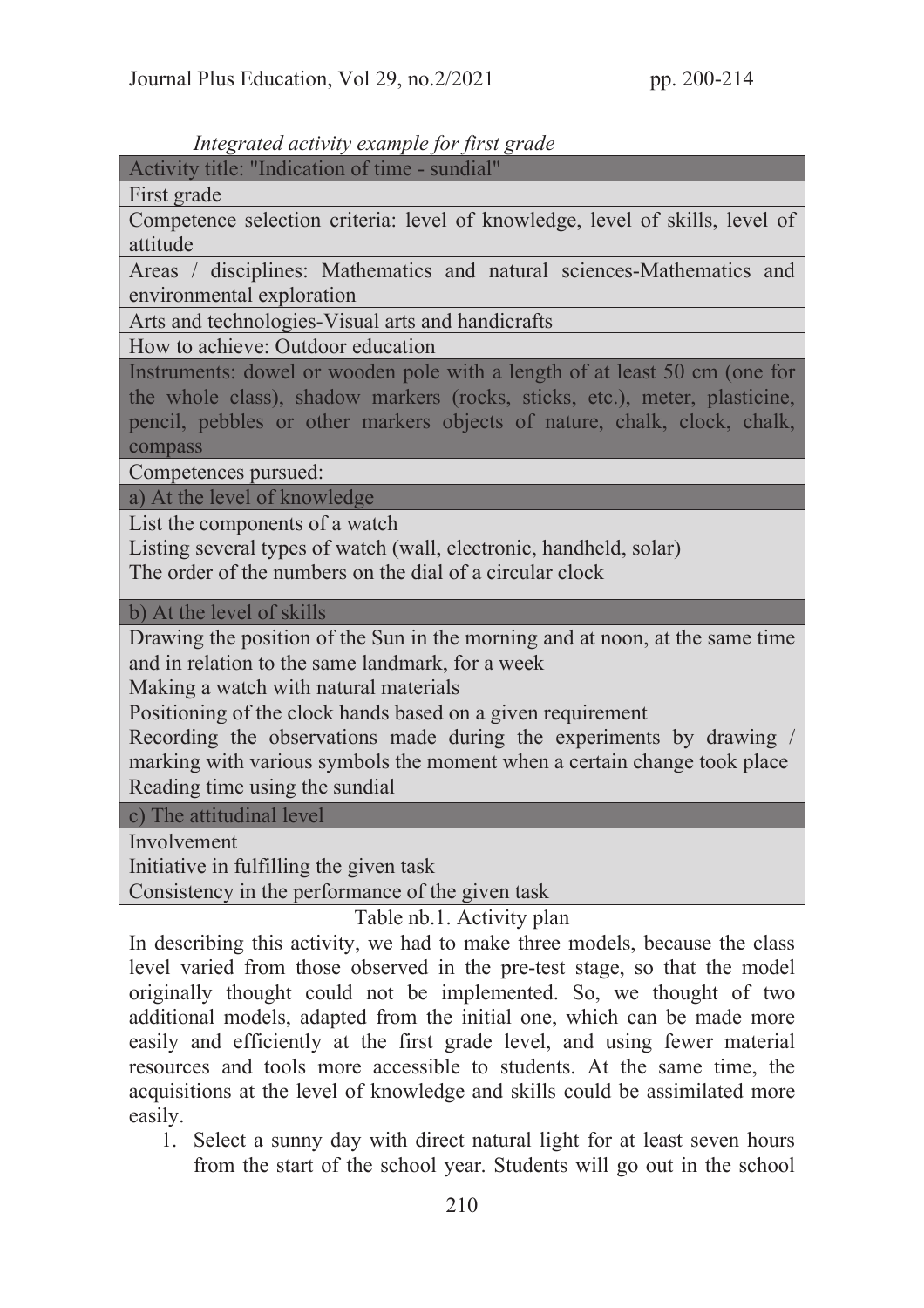yard on a relatively flat ground, which also has shade sources throughout the day. Place a pole in the ground, making sure it is perpendicular to the ground, using a lead grain (a piece of string weighing on it). Measure and record the height from the ground to the top. Students are asked to mark with the number "1" the first object they will use to mark the position of the pole shadow on the ground. Students will place the marker on the ground at the end of the shadow, and note the time shown by the watch. They will then measure the distance from the base of the gnomon to the end of the shadow and record the data in the given table.



Image nb. 2. Example of activity

Students will observe the gnomon at least once an hour throughout the school program. They will measure the length of the shadow or its angle, placing a new marker with the number indicated at the end of the shadow, marking the time of day. Students will also notice which marker is closest to the pole. This will be the time of the shortest shadow and the time close to noon. While waiting for the shadow to change, the children will collect materials from nature and make a watch, using them. In groups of two, students will practice positioning the clock hands according to a given requirement.



Image nb. 3. Example of sundial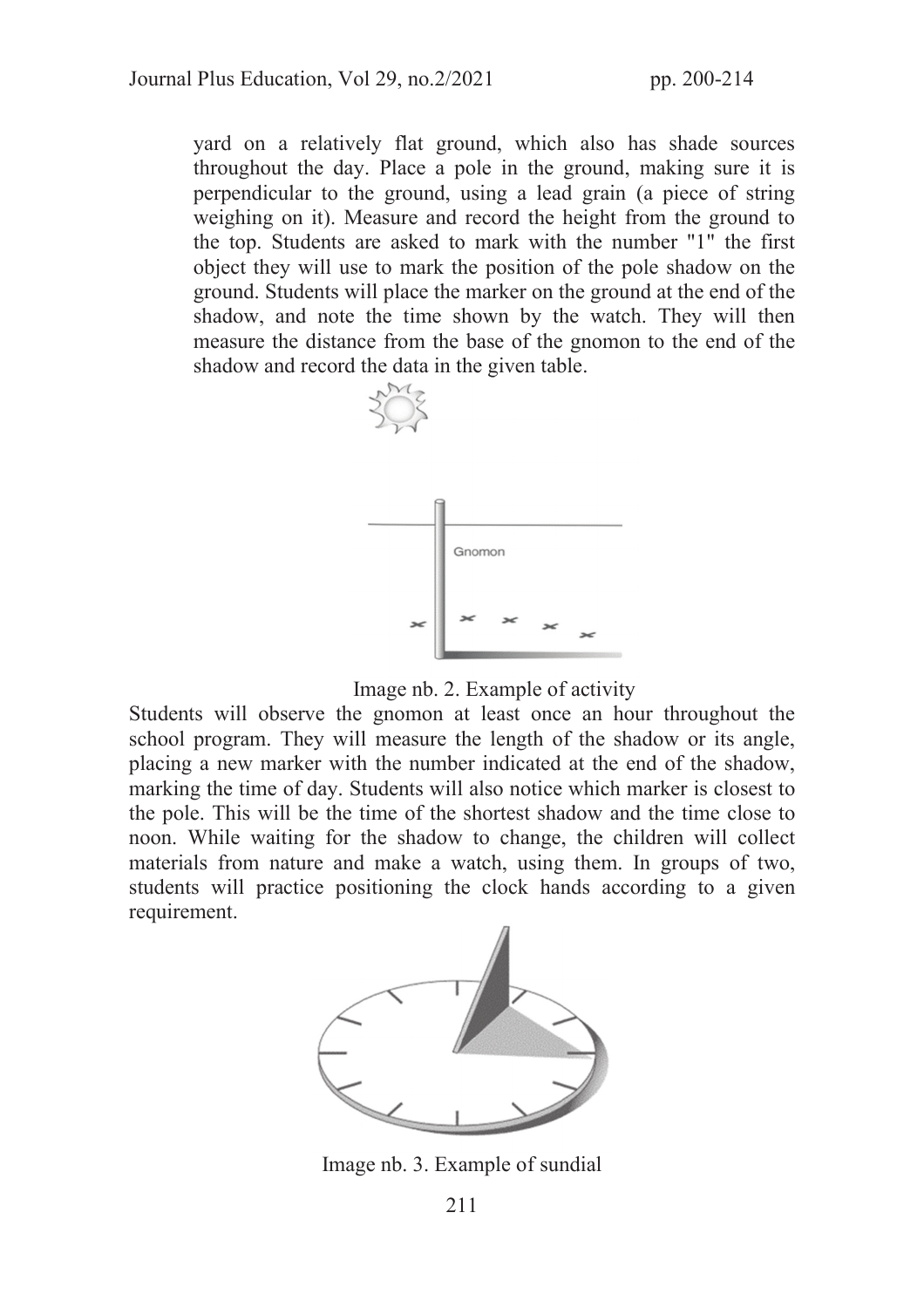- 2. On a flat field, in a sunny area without shade, each student will make a pole, from a pencil on a plasticine support. Students will place the gnomon on the chosen flat surface in the school yard or the natural environment. Each student will mark with a stone or other natural object the end of the shadow line left by the pencil. At the same time, students will check the indicated time on the watch and will mark with chalk next to the indicated time indicator. At the following markings, students can estimate the time shown by the sundial, checking the veracity of the estimate on the wristwatch. During the activity, students will watch how the shadow moves and the teacher will explain the reason for this phenomenon. With each shadow movement, participants will mark this by placing a marker at the end of the shadow.
- 3. The third model refers to the creation of a human sundial, with the replacement of the gnomon with a student. On a flat surface within the school grounds, draw a large circle with chalk, mark the middle with an "X". A student sits in the middle of the marked circle, adopting an upright position with his hands outstretched in front, according to the diagram below. The shadow of the outstretched arms falling on the circle will be the first marking, which will be made by contouring the shadow. Students check the time indicated by the clock and mark it on the circle. Another student passes in the middle of the circle and repeats the operation, being placed in the same position, having the same landmark as the one who started the exercise. The activity continues with the students' estimates regarding the time indicated by the human sundial.

This activity is especially important at the level of first grade, because not only can it develop different socio-affective skills, but especially due to the practical side it has, being able to develop students' life skills. Not only do they have the chance to operate with the resources offered by the immediate proximity, but they can develop key acquisitions, necessary for this level. As specified above, in the class I curriculum, the study of nature and its elements has a major role in the development of skills and competencies that can only be activated by exposure to the immediate environment and the elements and resources that it offers. In the Mathematics and Natural Sciences program, the emphasis is on developing skills that are related to observing the environment, noting observed information, making measurements on the length or shape of objects in the immediate environment, observing the position of the sun at different times. of the day and especially activities that help them understand the phenomena that take place in nature. We chose this activity because the skills selected from the curriculum of this level can be best developed through exercise in the natural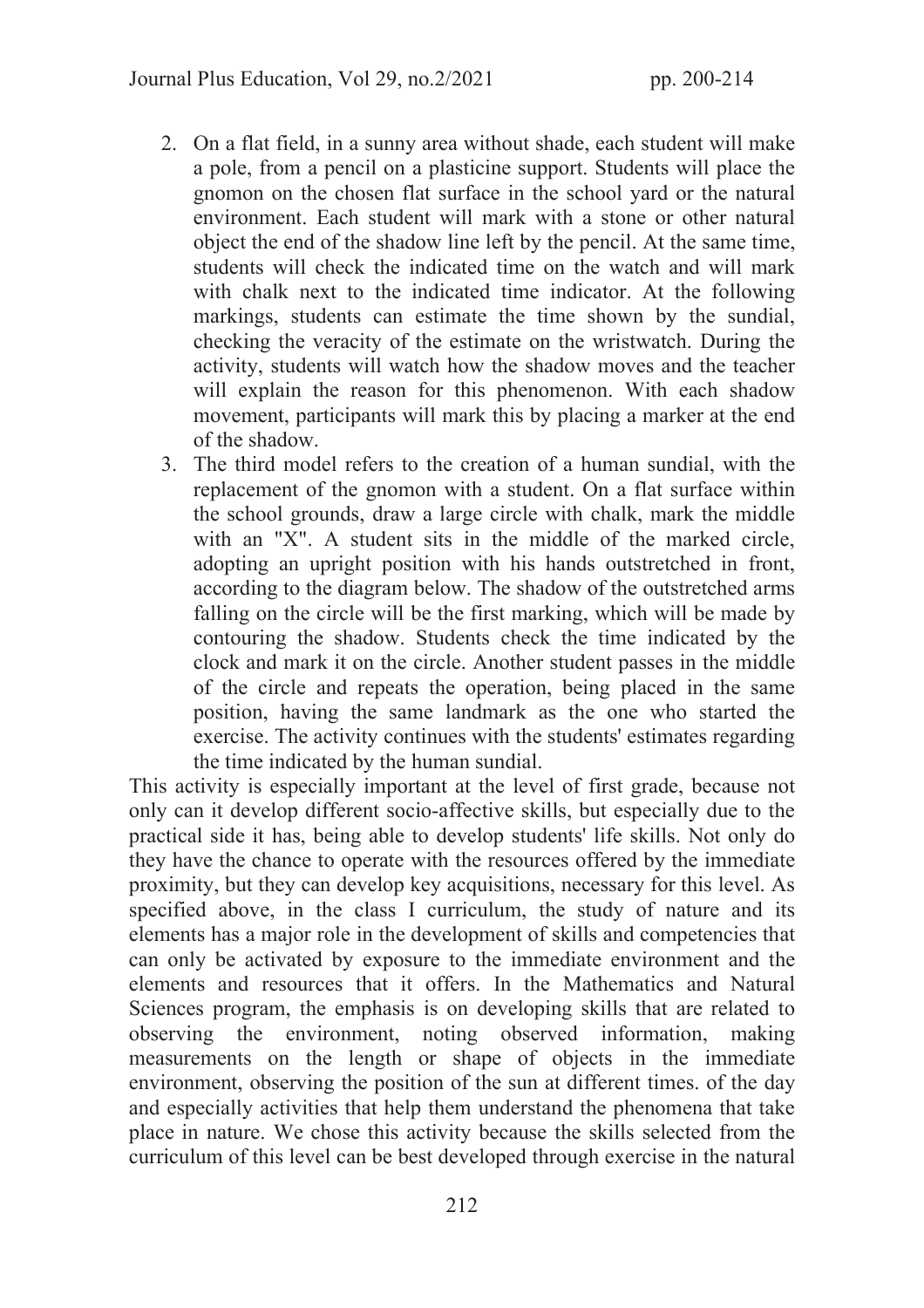environment, using natural resources. It can be seen that the activity is a complex one requiring the selection of several skills for each chosen criterion, so that all areas related to the topic are covered and students can use the acquisitions acquired in all environments and times in which they operate.

## **Conclusions**

In some education systems, the National Curriculum includes directions for the participation of students of all ages in a series of outdoor, planned, progressive and creative learning experiences. These are challenging opportunities that occur throughout and outside of school. In Romania, following the analysis of the National Curriculum, we notice the encouragement of this type of activities and learning experiences even if they are not mentioned in documents as activities belonging to outdoor education. (Dughi & Roman, 2008)

If there are so many motivations and positive directions in this regard, all that remains is to face the challenges of ensuring that outdoor education is strongly anchored in the curriculum, so that it becomes a reality for students in Romania. This approach becomes a responsibility of each teacher, who will have to plan and integrate outdoor education activities in the instructional-educational process, in the form of interdisciplinary projects and in the form of cross-curricular activities. Each curricular area is molded to outdoor education, because each discipline has specific benefits in this regard. When planning outdoor activities, connections with educational activities undertaken in the classroom should be taken into account in the context of using the curriculum as a whole. Instead of offering a week of outdoor learning or a special day of outdoor workshops, it is more desirable that the formal activities that take place in the outdoor environment be part of a holistic approach to teaching-learning that is linked to a process. educational complex in progress. (Torkos, 2021)

#### **References**

Bocoș, D. M., (2002), Instruirea interactivă. Repere pentru reflective și acțiune, Presa Universitară Clujeană, Cluj-Napoca

Cerghit, I., (2006), Metode de învățământ, E.D.P., București

- Chiș, V., (2002), Provocările pedagogiei contemporane, Presa Universitară Clujeană, Cluj-Napoca
- Dughi, T., & Roman, A. F. (2008). Dimensiuni psihologice ale învăţării. Editura Universităţii" Aurel Vlaicu".
- Egerau, A., Lile, R., Roman, A., Kelemen, G., Rad, D., Dughi, T., & Balas, E. Perspectives on Early Childhood Education in Romania: a Qualitative